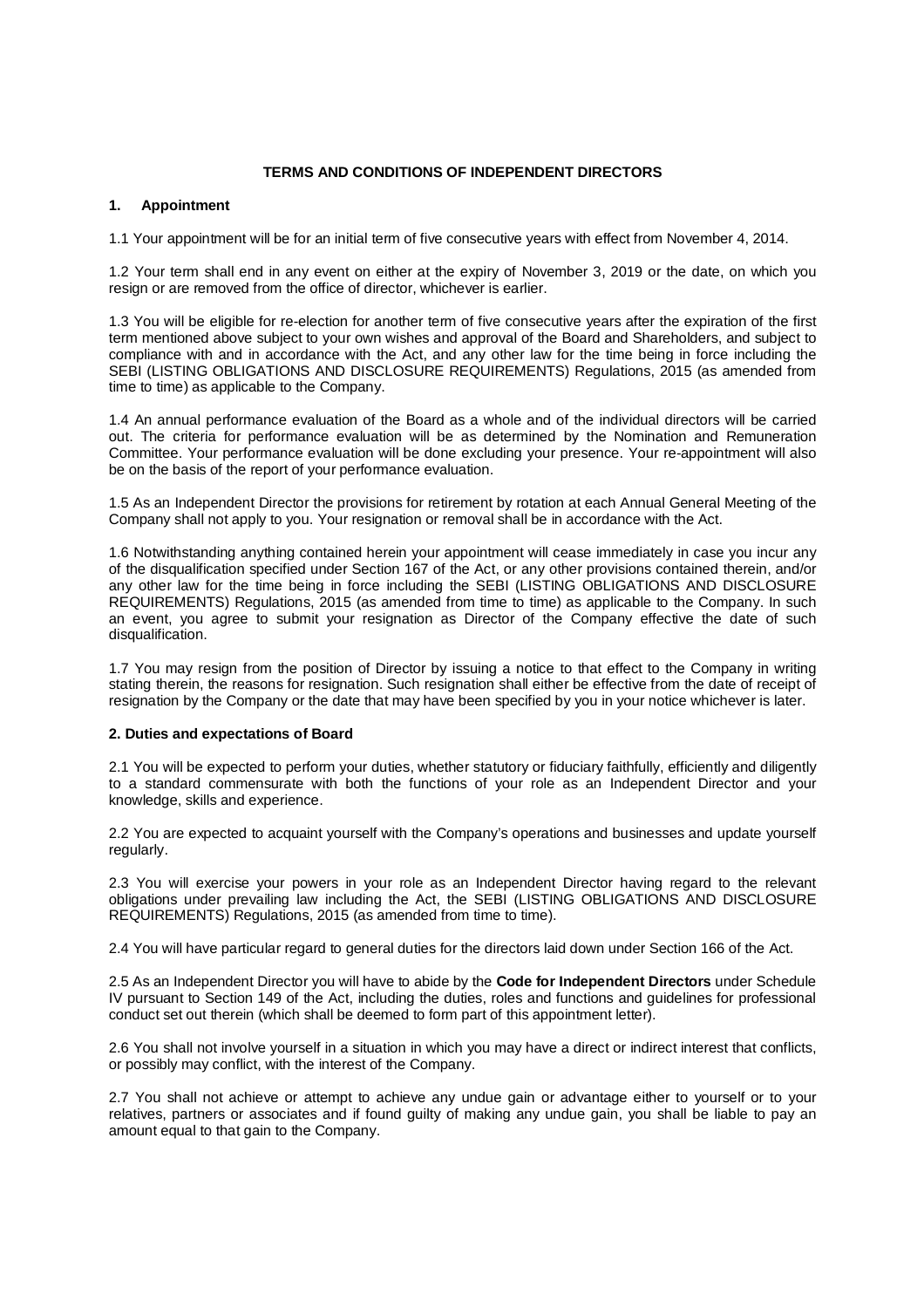2.8 You shall not assign your office and any assignment so made shall be void.

2.9 At the first meeting of the Board in every financial year of the Company or whenever there is any change in the circumstances which may affect your status as an Independent Director, you are required to give a declaration to that effect confirming that you meet the criteria of Independence (as required under Section 149(6)/149(7) of the Act).

2.10 You agree to furnish disclosure of interest to the Company as required under Section 184 and 164(2) of the Act as well as avoid any conflicts.

2.11 You agree to attend the Annual meeting of Independent Directors and discuss the agenda as provided in Schedule IV of the Act.

2.12 During your tenure with Company in case you get disqualified as provided in Section 164(1) of the Act, you are requested to intimate the Company.

2.13 You are also requested to ensure that the conditions as prescribed under Section 167 of the Act are not attracted resulting in vacation of your office.

2.14 You agree to devote such time as is prudent and necessary for the proper performance of your duties as an Independent Director and / or Committee member / Chairman. This would depend on preparation for and attendance at:

- scheduled Board and committee (where you are a member) meetings
- the Annual General Meeting of members
- meetings of the Independent Directors
- training to Board members
- Meetings, if any, as part of the Board evaluation process.
- Additional Board, committee or shareholder meetings convened as when deemed necessary

2.15 By accepting this appointment you undertake that, taking into account all other commitments you may have, you are able to, and will, devote sufficient time to your duties as an Independent Director.

2.16 As an Independent Director you shall endeavour to have at least one meeting in a financial year with other Independent Directors without the attendance of other Non-Independent Directors and members of management to review the performance of the Non-Independent Directors and Board as a whole, including performance of Chairman of the Board, and assess the quality, quantity and timeliness of flow of information between the management and the Board that is necessary for the Board to effectively and reasonably perform their duties. You should strive to be present at such meeting.

#### **3. Board Committees**

You may also be appointed as a Member of the Audit Committee, the Nomination & Remuneration Committee, the Corporate Social Responsibility Committee and/or a Member of the Stakeholders Relationship Committee as and when Board decides.

The Roles and Functions of Committees are attached as Annexure---. The Board may reconstitute the composition of any/all Committees, from time to time, and any such change shall be promptly communicated to you. In such an event you may also be required to serve on other Committees of the Board.

# **4. Liabilities**

4.1 Though the Board as a whole is collectively responsible for promoting the success of the Company by directing and supervising its affairs in a responsible and effective manner, in your capacity as an Independent Director you will be liable in respect of such acts of omission or commission by a company which had occurred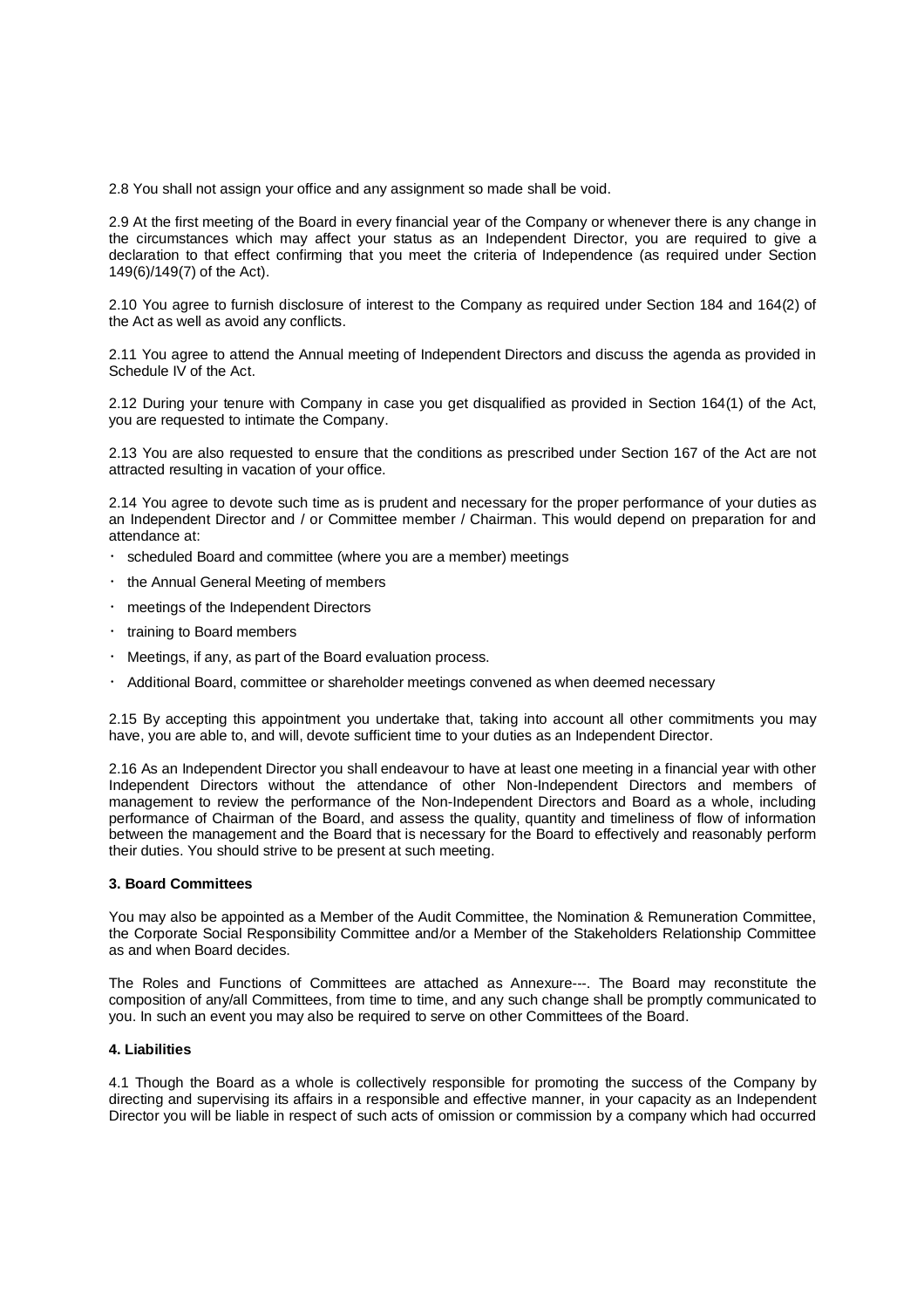with your knowledge, attributable through Board processes, and with your consent or connivance, or where you have not acted diligently.

4.2 Any breach of duties specified or expected of you as an Independent Director may expose you to penal consequences as specified under the Companies Act, 2013 or any other applicable law in force.

### **5. Remuneration and Expenses**

5.1 As an Independent Director your remuneration will comprise of a sitting fee for Board/Committee Meetings and a commission based on the profits of the Company. You will not be entitled to any stock options.

5.2 The sitting fees at present is ₹50,000/- for each Board Meeting, ₹40,000/- for each Audit committee meeting, ₹25,000/- for each Nomination and Remuneration Committee meeting, ₹15,000/- for each Risk Management Committee meeting and ₹10,000/- for each Corporate Social Responsibility Committee meeting and Stakeholders Relationship Committee meeting.

5.3 The total amount of commission payable to all Non-Executive Directors including Independent Directors is limited to an amount not exceeding 1% of net profits of the Company in the concerned financial year or the limits as may be prescribed by the Act whichever is lower.

5.4 The said commission will be paid subject to the approval by the Board and the Shareholders, if required.

5.5 The Company will reimburse you for expenses incurred for participation in the Board/Committee Meetings and fair and reasonable expenses incurred by you in connection with performing the duties as a Director.

5.6 The remuneration payable will be subject to tax and statutory deductions or levies.

5.7 The remuneration payable to non-executive directors including Independent Directors will be reviewed periodically by the Board (and/or the Nomination and Remuneration Committee of the Board).

5.8 There may be occasions when you consider that you need professional advice in furtherance of your duties as a Director and it will be appropriate for you to consult independent advisers like Advocates, Company Secretaries, Chartered Accountants etc., at the Company's expense. The Company will reimburse the fair and reasonable cost of expenditure incurred in accordance with the Company's policy.

#### **6. Confidentiality**

6.1 You acknowledge that all information acquired during your appointment or engagement as a director with the Company is confidential to the Company and should not be released, communicated, nor disclosed either during your appointment or following termination (by whatever means), to third parties without our prior clearance.

6.2 This restriction shall cease to apply to any confidential information which may (other than by reason of a breach of the confidentiality obligations set out herein) become available to the public generally.

6.3 You acknowledge the need to hold and retain company information (in whatever format you may receive it) under appropriately secure conditions.

6.4 Your attention is drawn to the requirements under both law and regulation regarding the disclosure of unpublished price sensitive information, and in particular to the SEBI (Prohibition of Insider Trading) Regulations, 1992, on insider dealing and Section 195 of the Companies Act, 2013. You should avoid making any statements that might risk a breach of these requirements. If in doubt please contact the Company Secretary/ the Compliance Officer (whose details are incorporated in the Code of Conduct).

6.5 During your period of appointment you are required to comply with the provisions of the **Code of Conduct**  framed under SEBI (Prohibition of Insider Trading) Regulations, 1992. A copy of the code adopted by the Company will be provided to you separately.